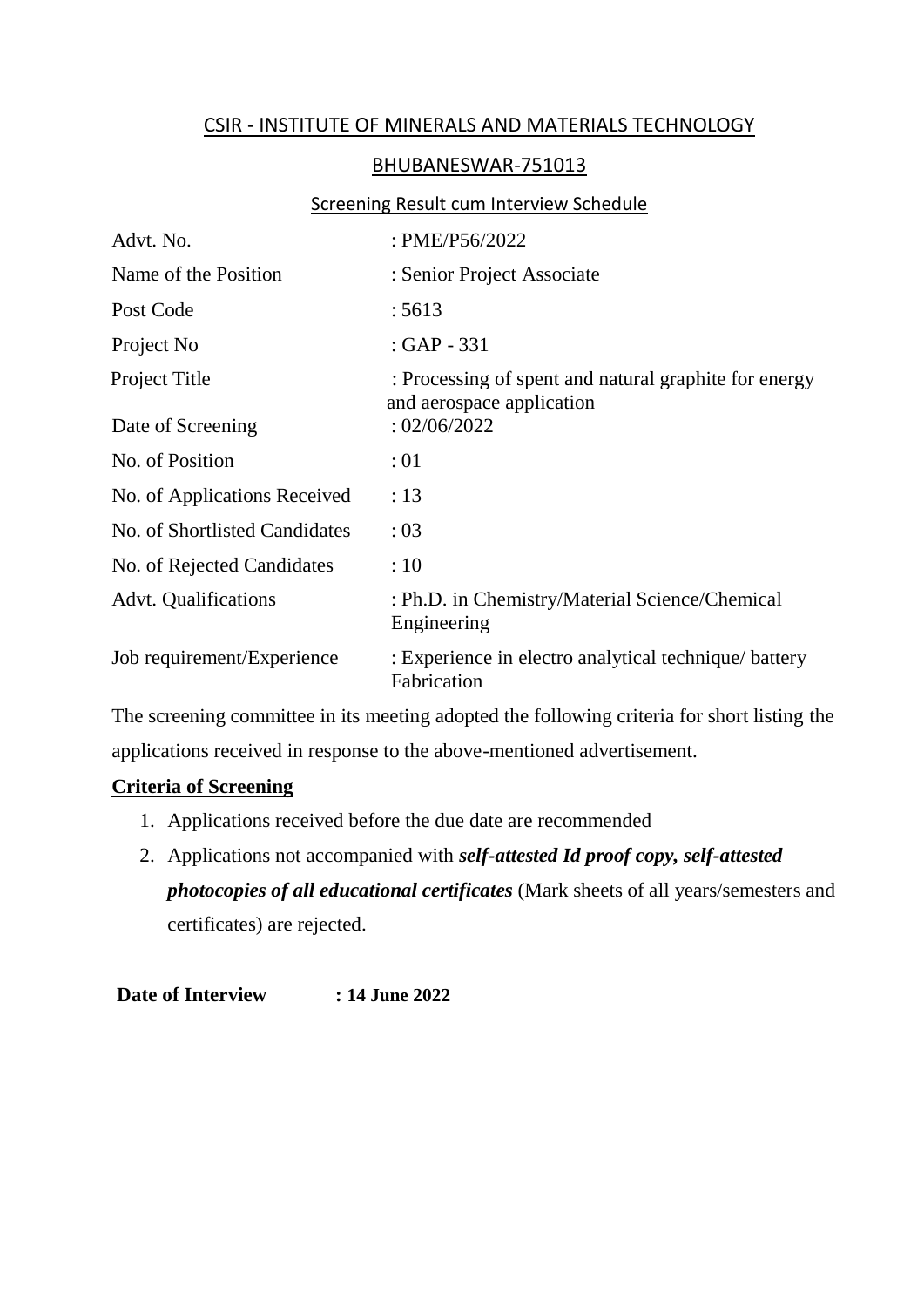| Sl.<br>No. | <b>Application</b><br>$\bf No$ | <b>Name Of The</b><br><b>Candidate</b><br>(Dr.Mr.Mrs.) | Father's/<br><b>Husband's Name</b> | <b>Recommendations of</b><br>the Screening<br><b>Committee</b> |
|------------|--------------------------------|--------------------------------------------------------|------------------------------------|----------------------------------------------------------------|
|            | P56/5613/06                    | M. LATHA                                               | M. BALAIAH                         | Eligible For Interview                                         |
| 2.         | P56/5613/12                    | <b>SAHU SUSHANT</b><br><b>PRABHAKAR</b>                | PRABHAKAR SAHU                     | Eligible For Interview                                         |
| 3.         | P56/5613/13                    | DEBAMALYA GHOSH                                        | LAKSHMAN CHANDRA<br><b>GHOSH</b>   | Eligible For Interview                                         |

All the above candidates are informed that the interview for the above-said position has been scheduled to be held on **14 June 2022 at 4.00 PM**. All the candidates are advised to download the Microsoft Team (MS Team) application on their PC or Mobile to appear for the online interview through video conferencing. The MS Team link to join the online interview will be provided to the shortlisted candidates on **12th June 2022** by mail.

| Details of Candidates not recommended by Screening Committee calling for Interview: |  |  |
|-------------------------------------------------------------------------------------|--|--|
|                                                                                     |  |  |

| SI.              | <b>Application</b> | <b>Name of the Candidate</b> | Father's/Husband's        | <b>Reason of Rejection</b>                                                 |  |  |
|------------------|--------------------|------------------------------|---------------------------|----------------------------------------------------------------------------|--|--|
| No.              | N <sub>0</sub>     | (Dr/Mr/Mrs.)                 | <b>Name</b>               |                                                                            |  |  |
| 1.               | P56/5613/01        | Barsharani Priyadarshini     | Saroj Kumar<br>Gochchayat | Certificate<br>Ph.D.<br>not<br>submitted<br>with<br>the<br>application.    |  |  |
| 2.               | P56/5613/02        | Vikash Kumar.                | Awadh Bihari Prasad       | Ph.<br>Nano<br>D<br>in<br>technology (not as per<br>Advt. Qualifications). |  |  |
| 3.               | P56/5613/03        | Joshi Nitesh Govind          | Joshi Govind<br>Narayan   | Ph. D not awarded                                                          |  |  |
| $\overline{4}$ . | P56/5613/04        | Jyoshna Rani Rout            | Dhadi Rout                | Qualification not as per<br>the advertisement.                             |  |  |
| 5.               | P56/5613/05        | Laxmipriya Panda             | Sunil Kumar Kar           | Application is not as per<br>the format.                                   |  |  |
| 6.               | P56/5613/07        | Manikandan M                 | P. Mayimurugan            | Ph. D in Physics (not as<br>per Advt. Qualifications)                      |  |  |
| 7.               | P56/5613/08        | Marieeswaran M               | Muppidathi M              | Ph. D not awarded                                                          |  |  |